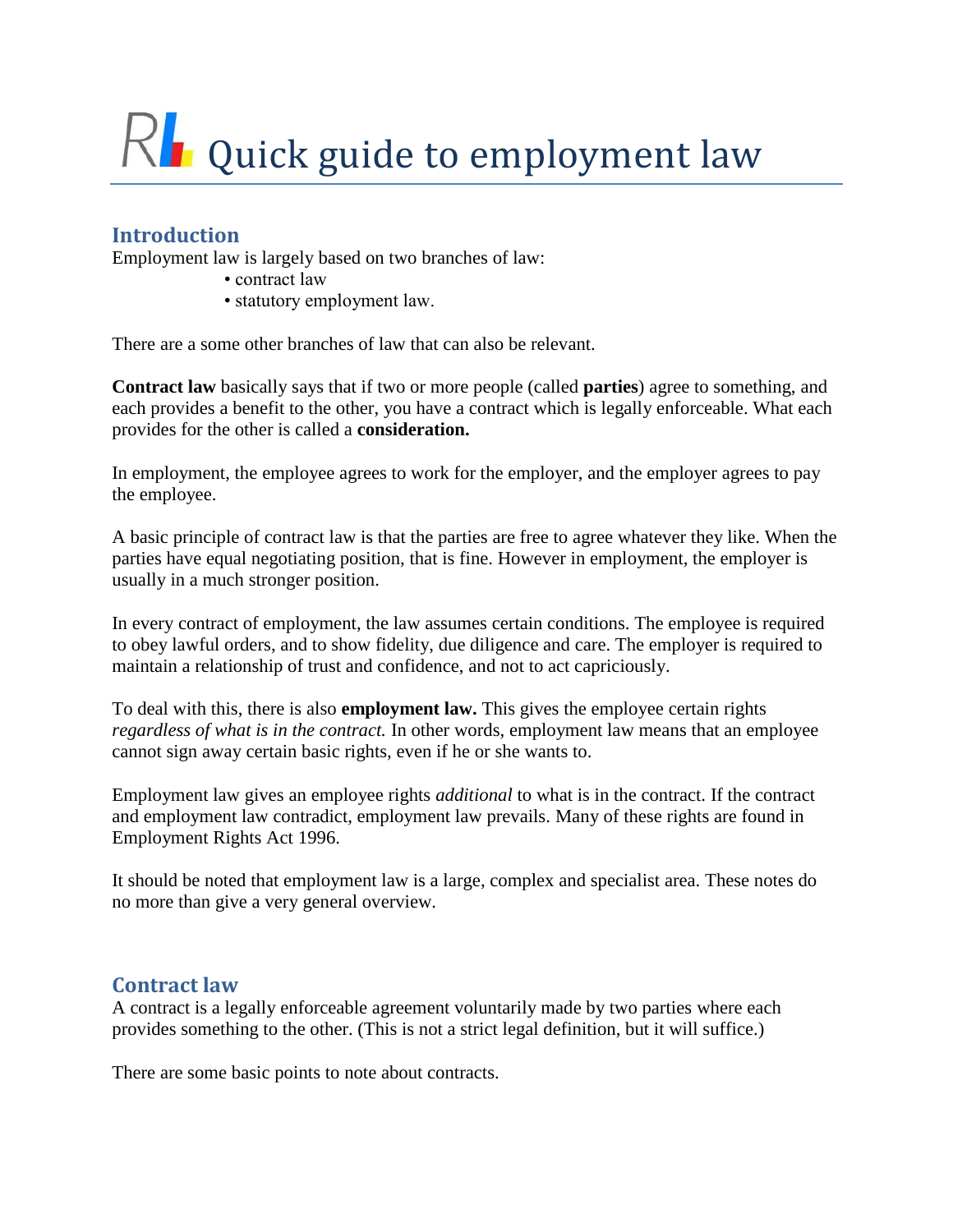The contract is the *agreement* and not the document. Although there should be a written document, that is evidence of the agreement, and not the agreement itself.

A contract may be verbal or even implied from the conduct of the parties. Such a contract is just as binding as a written agreement. Indeed if a written agreement does not properly reflect what has been agreed, the agreement takes precedence over the document.

The terms of the contract must be made *before* the contract is agreed. An employer does not have the right to change the terms of the contract at will.

The contract is made when either the employer or employee makes an offer of employment and the other party accepts, even though the employment does not start till later (such as after working a period of notice in the old job). This is relevant because it means that if either the employer or employee changes their mind, they commit a breach of contract and could be sued, even if the employment had not yet started.

The employer is required to provide a written contract of employment within two months of the start of employment. Any change must be notified in writing within one month.

#### **Engagement**

In general, an employer is free to take on whoever he wishes and to select those employees however he wishes.

However an employer is not allowed to practise unlawful **discrimination** in selection. There are additional requirements of fairness in the public sector.

There are laws restricting the employment of **children** of school age, designed to protect their education.

Most of the old restrictions on the employment of **women** were abolished in 1990. The few that remain are designed to protect women during maternity.

An employer must check that a **foreign worker** is eligible to work in the UK.

A person with a **criminal record** is permitted not to disclose it when the conviction is spent after a rehabilitation period. This is between six months and ten years depending on the sentence. Imprisonment of 2½ years or more is never spent. In some occupations, all convictions must be disclosed and are never spent.

Someone who works with **children or vulnerable people** must be appropriately vetted. A different form of vetting applies for those who work with state secrets.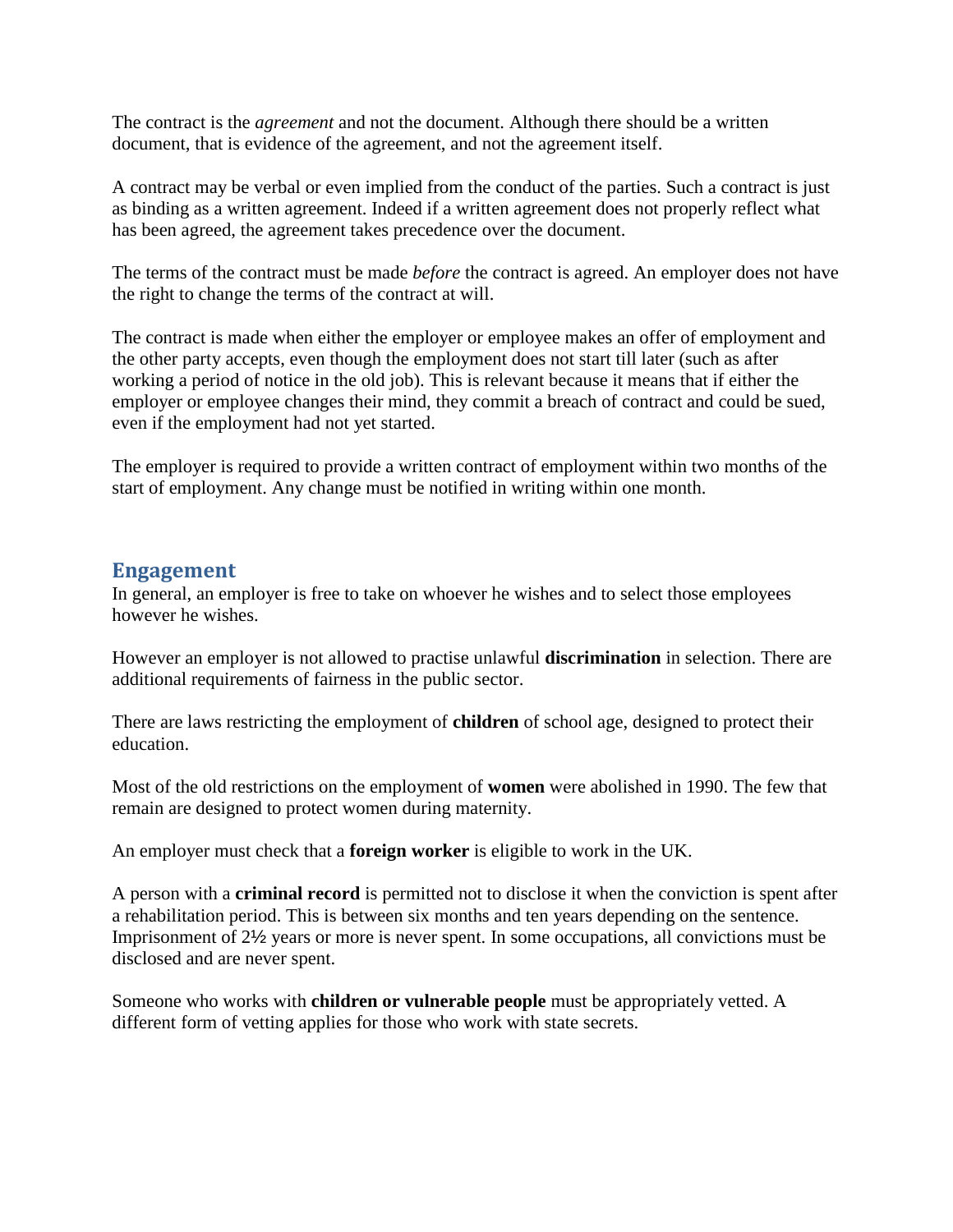# **Discrimination**

Discrimination is generally illegal if it relates to a person's:

- race, colour or ethnic origin,
- sex, marital status or pregnancy,
- trade union membership or non-membership,
- disability,
- age,
- sexual orientation,
- religion or belief,
- disability.

In Northern Ireland, discrimination is also illegal on grounds of political opinion.

There are exceptions to all these categories. For example, sex discrimination is usually lawful for acting and modelling. Disability discrimination is limited to making reasonable adaptations to accommodate a disabled person.

Since 1975, it has been a general requirement that men and women are treated equally, and that a woman be paid the same rate as a man if she does the same or equivalent work.

Discrimination can be direct, such as simply saying that you would not appoint a woman or a black person to a position. Discrimination may also be indirect when an irrelevant condition is imposed that is more easily met by one group than another, such as requiring an office manager to be six feet tall or able to lift 100 kilograms.

# **Dismissal**

An employee may bring an action against either unfair dismissal or wrongful dismissal or both.

**Unfair dismissal** is when a person is dismissed *for an unfair reason*. There is a large volume of case law on what constitutes fairness. This is a statutory right introduced in 1971. An employee must have been employed for one year to make a claim.

**Automatically unfair dismissal** is when an employee is dismissed for certain grounds, such as for race or trade union membership. If that can be established as the basis for the dismissal, the employee may claim without having to prove unfairness, and at any time, even in the first year.

**Wrongful dismissal** is when a person is dismissed *in the wrong manner*. Examples would be where notice was not given, or where a disciplinary procedure had not been followed. This is a contractual right. An employer must have a proper grievance procedure and discipline procedure.

An employee may bring a claim for either before an employment tribunal within three months of the dismissal.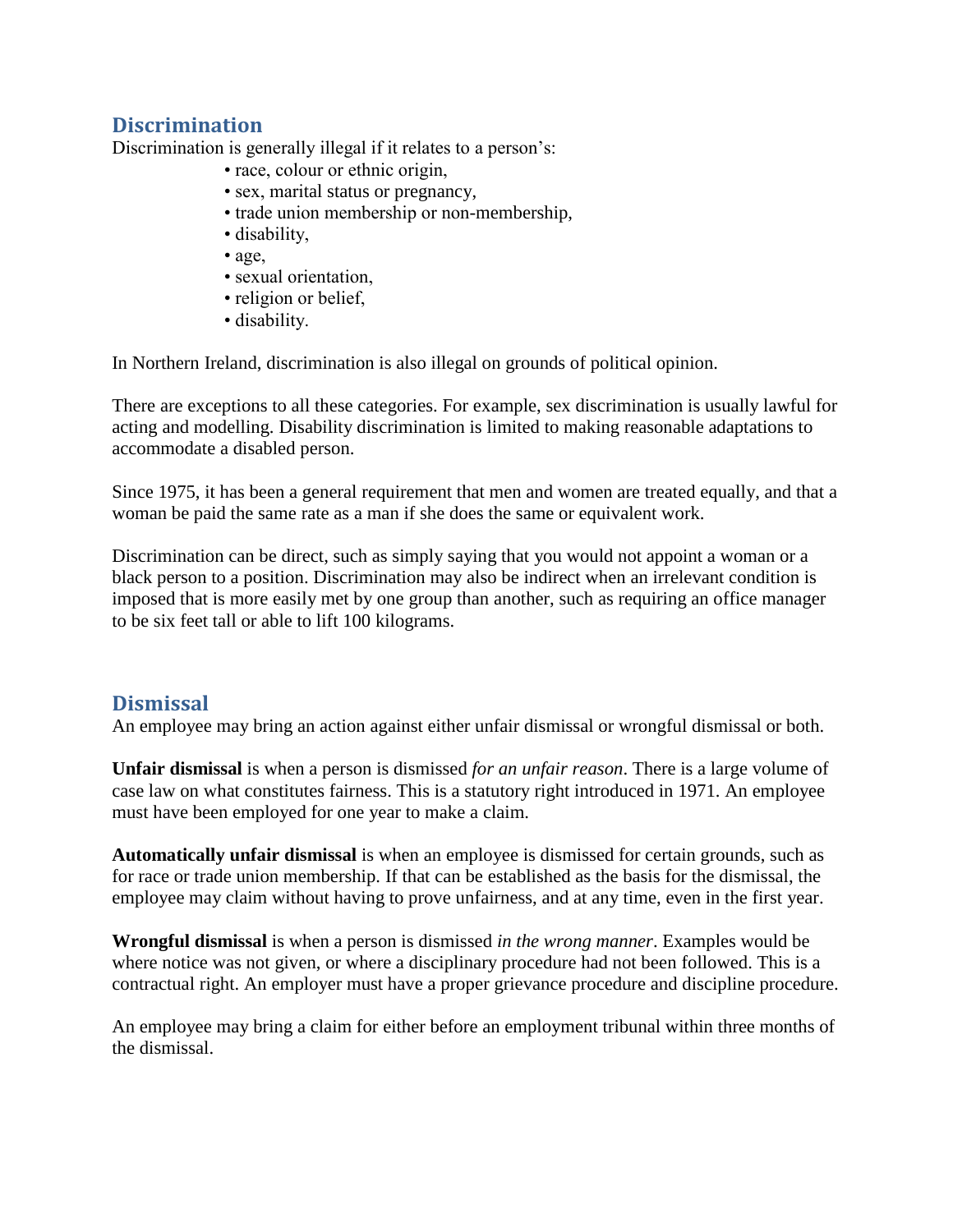**Summary dismissal** is where a person's behaviour is such that the employer cannot be expected to retain the person. Examples include such matters as theft and violence. The employee can be sacked on the spot without notice or payment in lieu of notice.

**Constructive dismissal** is where the employer forces an employee to resign. For employment law, this is treated as a dismissal. If an employee accepts an adverse change of employment without registering a protest, the employee is regarded as having accepted the change.

**Redundancy** is where the person's job disappears, such as when a factory closes. Note that it is *jobs* that are made redundant, not people. An employer is expected to try to redeploy the redundant employee. The employee may be entitled to redundancy pay.

Both the employer and employee are required to give each other **notice** of an end of employment. The notice period is generally one week for each year's service to a maximum of 12 weeks. The contract of employment may specify a longer period.

# **Transfer of undertakings**

If the employer is taken over or partly taken over, the new employment is regarded as a continuation of the old.

The new employer is expected to maintain the same or similar rates of pay and other conditions of service.

#### **Pay**

An employee is entitled to be paid the sum agreed in the contract. An employee is not automatically entitled to any pay rises, but any exclusion of a particular employee at a time of pay rises could be regarded as capricious behaviour for which legal action may be possible.

An employer must provide an **itemised payslip** for each pay day.

There are strict rules about what may be deducted from pay. **Deductions** are restricted to:

- income tax and national insurance,
- pension contributions to an occupational scheme,

• payments the employee has authorised in advance (such as loan repayments or trade union dues),

- attachment of earnings orders from courts and some other bodies,
- corrections of errors on previous payslips (but see below), and
- certain deductions for shortfalls in the retail sector.

Not all **errors** on payslips may be corrected. If the mistake was the employer's, the employee could not have realised the error and has spent the money, the employer may not have the legal right to reclaim an overpayment.

An employer may not make any other deductions, even though the employee owes the money.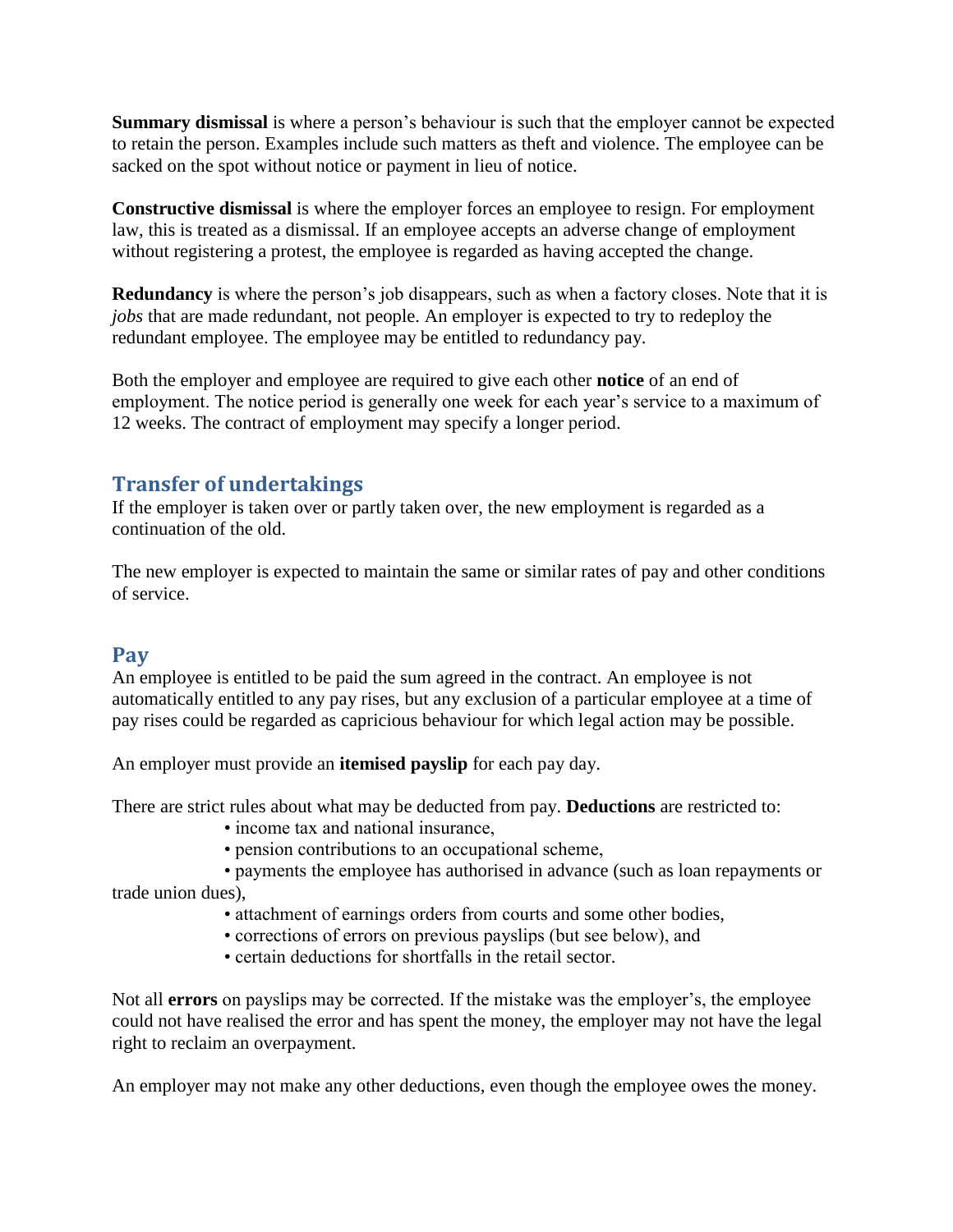## **Holidays**

From 2001, every employee is entitled to 5.6 weeks paid **holiday** per year. For someone working a five-day week, this is 28 days. This includes bank holidays. An employee does not have the right to take off a bank holiday unless the contract of employment says so.

An employee has limited rights to carry forward unused holiday entitlement from one year to the next. An employee has no right to be paid for untaken holiday, unless the contract says so.

#### **Sickness**

An employee who is **sick** is entitled to be absent from work and to be paid statutory sick pay if the conditions are met. Any additional payment for sickness depends on the contract of employment or the discretion of the employer.

The employer must specify both the notice required and the evidence required for a period of sickness.

## **Maternity**

An employee who becomes a **mother or father**, or who adopts a child is entitled to leave from work and to a statutory payment if the conditions are met. For statutory maternity pay, there is a qualifying period designed to ensure that a woman is paid only if she became pregnant after starting that job.

A woman may take up to one year's **maternity leave** but only receives statutory maternity pay for nine months. A woman may not return to work until two weeks after the birth.

The partner of someone claiming statutory maternity pay or statutory adoption pay may be able to claim ordinary **statutory paternity pay**, even if female. This is two weeks leave with statutory paternity pay. From 6 April 2011, a woman may transfer up to six months of her maternity leave to her partner as additional paternity leave and any used statutory maternity pay.

The first six weeks of statutory maternity pay is calculated as 90% of her earnings. The rest is paid at a set rate revised each year from April.

A woman has a statutory right for paid leave to attend ante-natal classes, and not to suffer dismissal or other detriment because of her pregnancy or childbirth.

# **Time off work**

An employee is entitled to time off work for sickness, maternity and holiday.

In addition, an employee is entitled to **paid leave** for:

• attending ante-natal classes while pregnant,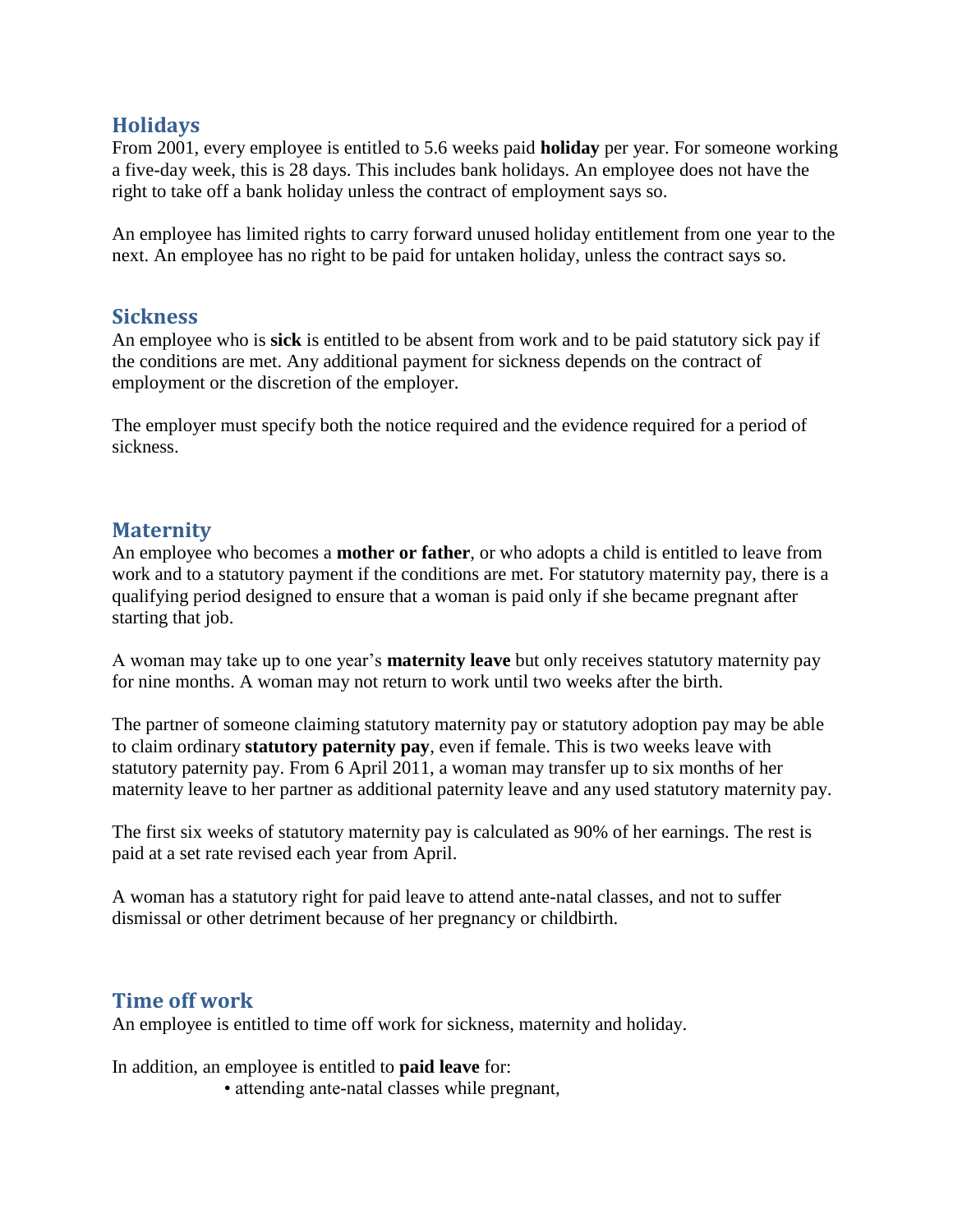- acting as a company safety representative,
- acting as a trustee of the company's occupational pension scheme,
- acting as an official of a recognised trade union,
- looking for work while under notice of redundancy,
- study leave if seriously under-educated.

An employee is entitled to **unpaid leave** for:

- jury service,
- serving as a magistrate, councillor or other public role,
- parental leave (see below),
- looking after dependants (see below).

Otherwise staff have no legal right to time off work. There is no legal right for compassionate leave or for dental appointments, for example.

**Parental leave** allows a parent to take unpaid absence to care for a child. It is limited to 13 weeks per child and is intended to cover such things as medical appointments, settling a child into a new school, or taking a child to stay with grandparents.

**Time off for dependants** allows an employee time off to deal with an urgent issue relating to a dependant child or adult, such as sorting out a problem at school or when a childminder fails to turn up. It does not extend to non-urgent issues, such as sorting out probate or looking after a child on a day when the employee knows a nursery will be closed.

All these forms of leave are subject to conditions. Employers have some limited rights to refuse leave or to dictate when it may be taken.

There are also circumstances when an employee has the right to ask for **flexible working** in relation to being a parent or reaching retirement age. An employer must seriously consider such a request. In practice, about 80% of such requests are granted.

#### **Trade unions**

An employee is free to join or not to join a trade union, and cannot be discriminated against in either case.

There are procedures for the registration of trade unions, and for their recognition in a workplace. Any industrial action must be authorised by a properly conducted ballot of members in favour. Seven days' notice must be given to the employer.

A worker who takes industrial action is not entitled to any pay or PAYE tax refunds for those days. This applies even if the employee attends work and is prepared to perform some duties of the employment. Periods of industrial action are excluded from continuous employment, which could affect certain rights under employment law (such as claims for unfair dismissal or redundancy).

An employee taking official action cannot be dismissed for 13 weeks.